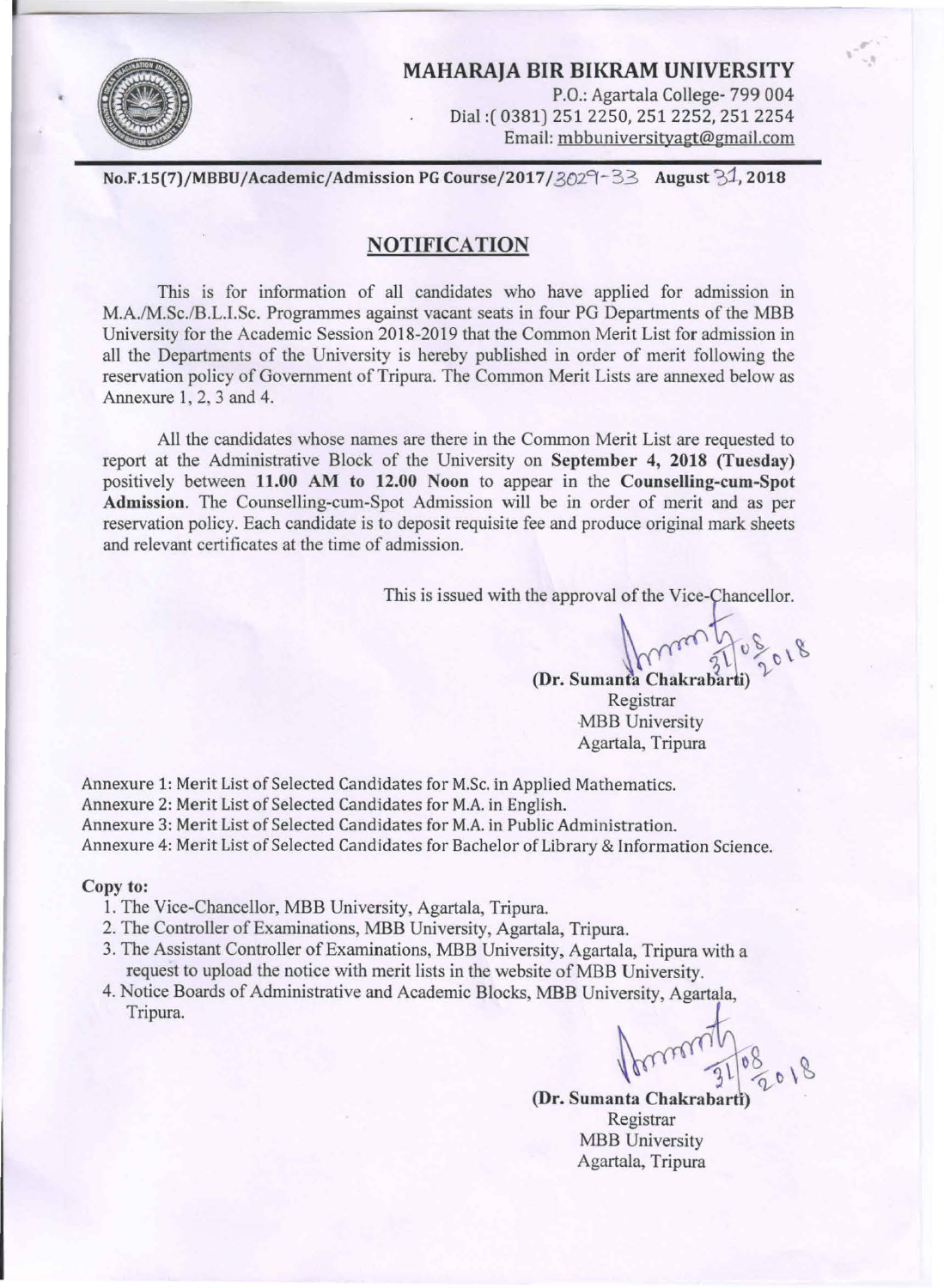

 $\epsilon_{\alpha}^{\mu}$ 

# MAHARAJA BIR BIKRAM UNIVERSITY Agartala, Tripura, Pin Code: 799 004

## Common Merit List for Admission in M.Sc. for Academic Session 2018-19

## Department: APPLIED MATHEMATICS (First Semester)

### SC Candidate(s)

| SI.<br>No. | Form<br>No. | <b>Candidates' Name</b> | <b>Year of</b><br>Passing | Honours/<br><b>General/PG</b> | Total<br><b>Points</b> | Category |
|------------|-------------|-------------------------|---------------------------|-------------------------------|------------------------|----------|
|            | 564         | <b>SHEKHAR DAS</b>      | 2018                      | <b>HONOURS</b>                | 81.20                  | SC       |
|            | 553         | <b>NABANITA BISWAS</b>  | 2018                      | <b>PASS</b>                   | 45.00                  | SC       |

Ament Jogore

 $\sqrt{08}/18$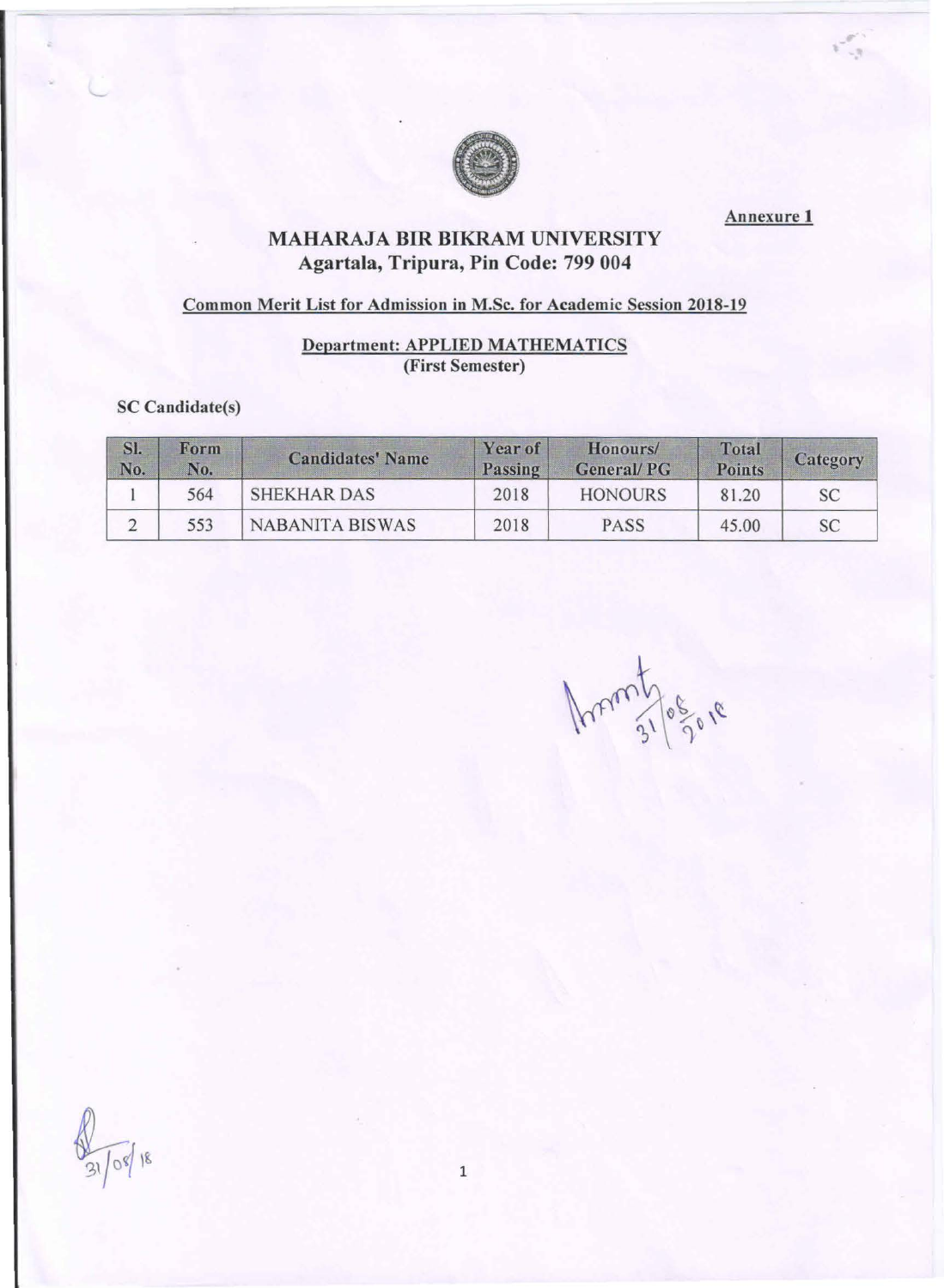

,. ' Ill

# **EXAMPLE AND READ AND ARTICLE IN THE BIKRAM UNIVERSITY** Agartala, Tripura, Pin Code: 799 004

### Common Merit List for Admission in M.A. for Academic Session 2018-19

### Department: ENGLISH (First Semester)

Vacant Seats: UR-3 and ST-11

I

| SI.<br>No.     | Form<br>No. | <b>Candidates' Name</b>   | Year of<br>Passing | Honours/<br><b>General/PG</b> | <b>Total</b><br><b>Points</b> | Category   |
|----------------|-------------|---------------------------|--------------------|-------------------------------|-------------------------------|------------|
|                | 550         | <b>ANUMITA PAUL</b>       | 2018               | <b>HONOURS</b>                | 70.70                         | <b>GEN</b> |
| $\overline{2}$ | 570         | KHUKAN CHAKMA             | 2018               | <b>HONOURS</b>                | 54.20                         | ST         |
| 3              | 560         | <b>CLEPTON HRANGKHAWL</b> | 2018               | <b>GENERAL</b>                | 51.80                         | <b>ST</b>  |
| $\overline{4}$ | 569         | <b>LALPARBUL KAIPENG</b>  | 2018               | <b>GENERAL</b>                | 51.40                         | <b>ST</b>  |
| 5              | 556         | PINKI DEBBARMA            | 2018               | <b>GENERAL</b>                | 49.80                         | <b>ST</b>  |
| 6              | 567         | <b>VASHKAR SINGHA</b>     | 2018               | <b>GENERAL</b>                | 42.60                         | <b>GEN</b> |
| 7              | 554         | YASHIKA DEBBARMA          | 2018               | <b>GENERAL</b>                | 36.13                         | <b>ST</b>  |

Ammthosons

 $\sqrt{08}/18$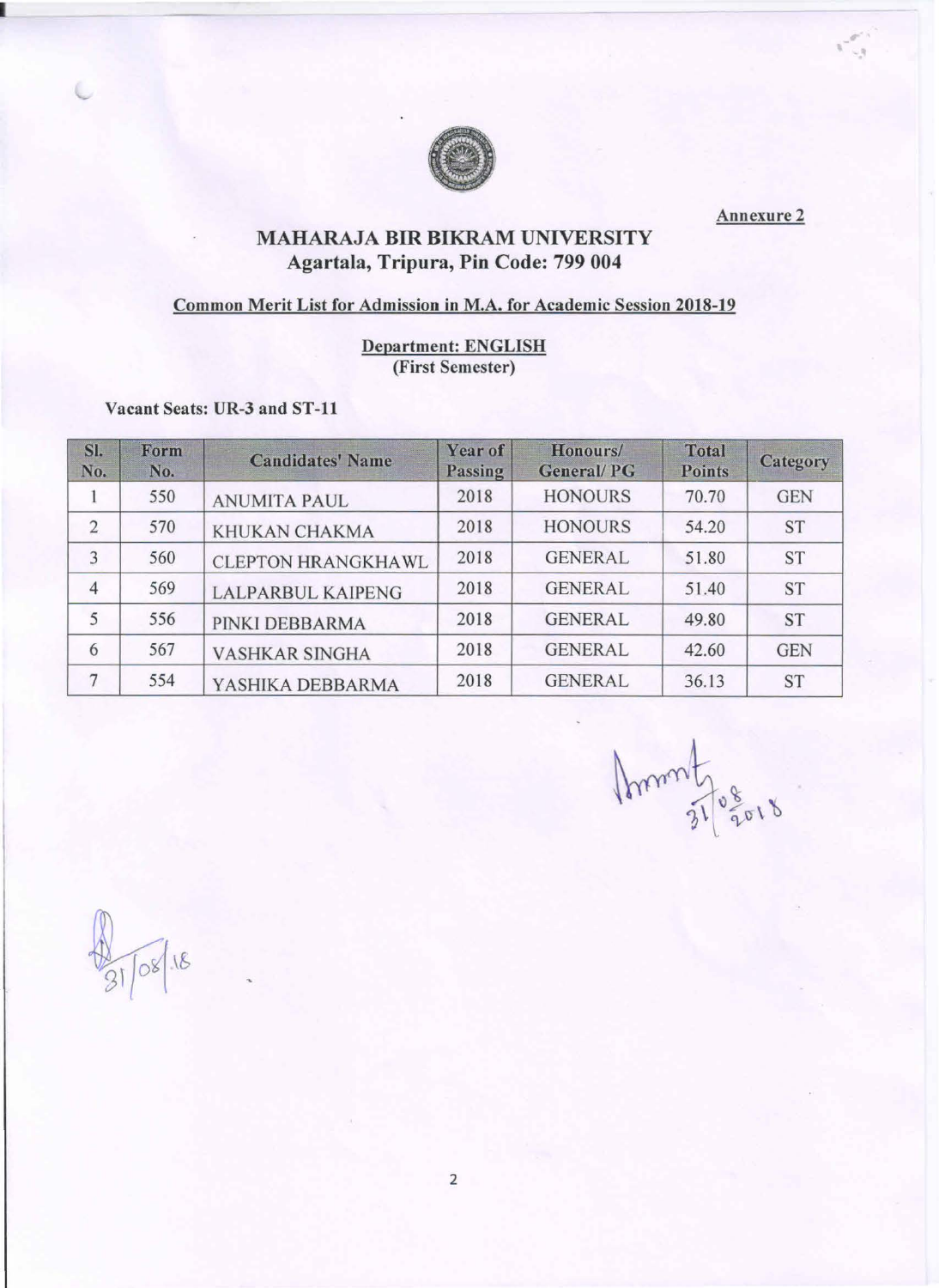

, '

# **EXAMPLE BEE**<br> **MAHARAJA BIR BIKRAM UNIVERSITY** Agartala, Tripura, Pin Code: 799 004

### Common Merit List for Admission in M.A. for Academic Session 2018-19

### Department: PUBLIC ADMINISTRATION (First Semester)

#### ST Candidate(s):

| SI.<br>No.     | Form No. | <b>Candidates' Name</b>                | <b>Year of</b><br>Passing | Honours/<br><b>General/PG</b> | <b>Total</b><br><b>Points</b> | Category  |
|----------------|----------|----------------------------------------|---------------------------|-------------------------------|-------------------------------|-----------|
|                | 559      | <b>CLEPTON</b><br><b>HRANGKHAWL</b>    | 2018                      | <b>GENERAL</b>                | 43.60                         | <b>ST</b> |
| $\overline{2}$ | 557      | <b>MAJUNO DEBBARMA</b>                 | 2018                      | <b>GENERAL</b>                | 43.60                         | <b>ST</b> |
| 3              | 561      | <b>ELIA DEBBARMA</b>                   | 2018                      | <b>GENERAL</b>                | 42.40                         | <b>ST</b> |
| $\overline{4}$ | 555      | <b>USHA RANI DEBBARMA</b>              | 2018                      | <b>GENERAL</b>                | 40.60                         | <b>ST</b> |
| 5              | 552      | <b>RAM DEBBARMA</b>                    | 2018                      | <b>GENERAL</b>                | 40.00                         | <b>ST</b> |
| 6              | 558      | <b>AMRIT DEBBARMA</b>                  | 2018                      | <b>GENERAL</b>                | 40.00                         | <b>ST</b> |
| 7              | 549      | <b>CHINTASING</b><br><b>HRANGKHAWL</b> | 2017                      | <b>GENERAL</b>                | 48.20                         | <b>ST</b> |
| 8              | 568      | <b>RESHMA DEBBARMA</b>                 | 2017                      | <b>GENERAL</b>                | 44.40                         | <b>ST</b> |
| 9              | 551      | PAYELI DEBBARMA                        | 2017                      | <b>GENERAL</b>                | 40.00                         | <b>ST</b> |

### SC Candidate(s):

| SI.<br>No. | Form No. | <b>Candidates' Name</b> | <b>Year of</b><br>Passing | Honours/<br><b>General/PG</b> | <b>Total</b><br><b>Points</b> | Category |
|------------|----------|-------------------------|---------------------------|-------------------------------|-------------------------------|----------|
|            | 548      | <b>DEBASISH DAS</b>     | 2010                      | <b>GENERAL</b>                | 41.20                         | SC       |
|            | 563      | <b>SANJOY RABIDAS</b>   | 2016                      | <b>GENERAL</b>                | 33.25                         | SС       |

Ammy 21/08 go18

 $\sqrt{\frac{8}{18}}$